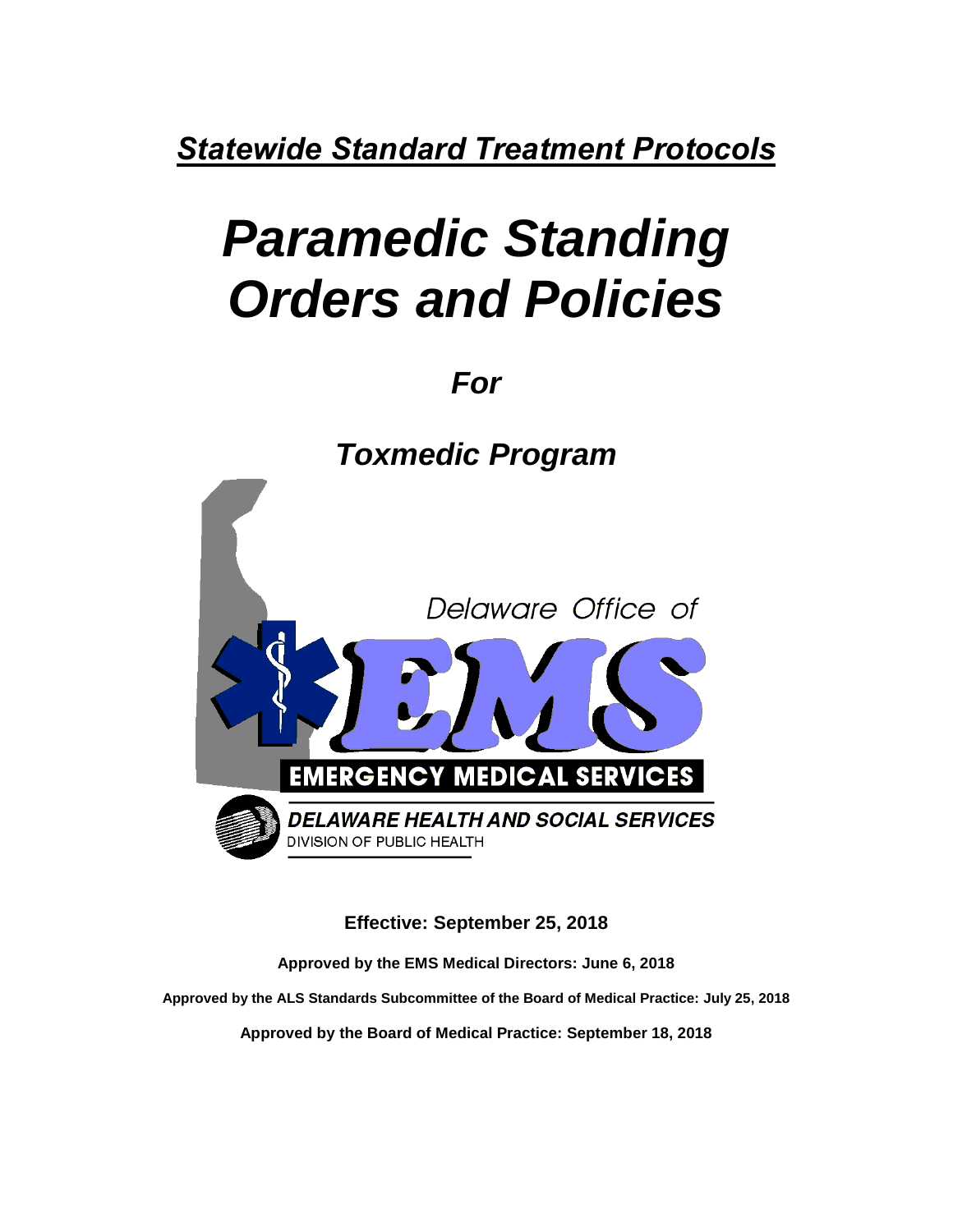# **State of Delaware Department of Health and Social Services Division of Public Health Office of Emergency Medical Services**

# **2018 Statewide Standard Treatment Protocols** for **Delaware's Toxmedic Program**

Karyl T. Rattay, M Director Division of Public Health

Ross E. Megargel, DO, RACEP, RAEMS State EMS Medical Director Office of Emergency Medical Services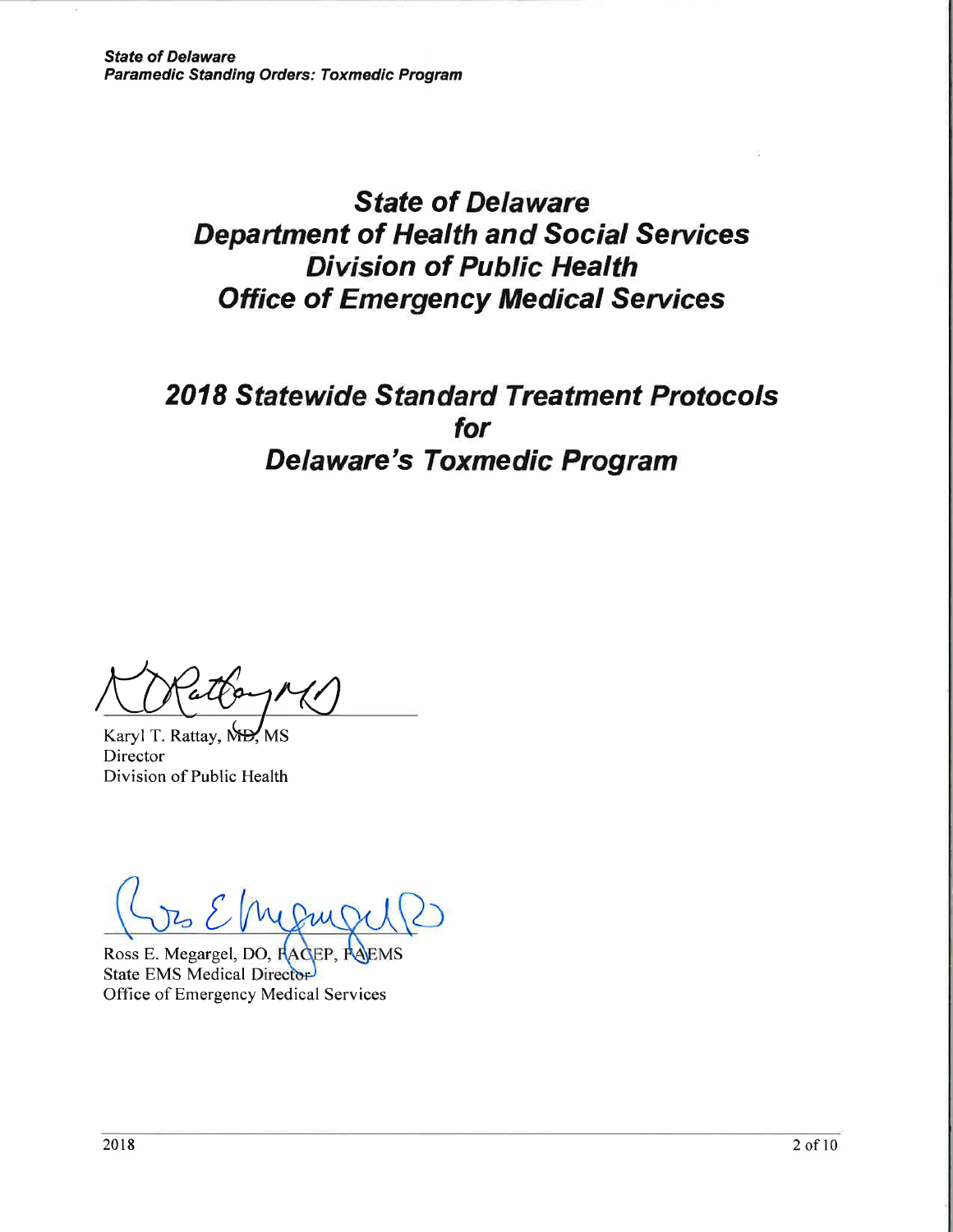# **TOXMEDIC PROTOCOLS**

#### **PURPOSE:**

 To delineate the requirements and responsibilities of the various agencies and individuals responsible for the Delaware Toxmedic program.

#### **JUSTIFICATION:**

 Patients who have been exposed to chemicals and weapons of mass destruction often require procedures, medications, and treatments that are not in the scope of a normal field paramedic.

#### **ELIGIBILITY and RESPONSIBILITIES:**

#### **Agency Requirements:**

- Participation in the Toxmedic program by Delaware paramedic agencies is elective.
- Each Delaware paramedic agency, which chooses to participate in the Toxmedic Program, will be required to apply for participation in the Toxmedic Program to the State Paramedic Administrator and State EMS Medical Director. Once granted participation by the State Paramedic Administrator and State EMS Medical Director training and credentialing of paramedics can begin.
- Each Delaware paramedic agency applying for inclusion in the Toxmedic Program will be an authorized emergency medical service provider in good standing with the Delaware Office of Emergency Medical Services.
- The paramedic agency will coordinate Delaware Toxmedic Program training with the Delaware Office of Emergency Medical Services Training/Education Administrator.
- Each agency will appoint a Toxmedic Coordinator that is a certified Toxmedic.

#### **Toxmedic Requirements:**

- Each Toxmedic must be currently certified as a Delaware paramedic.
- Each paramedic must be in good standing with his / her EMS agency's EMS medical director and the state EMS medical director.
- Each paramedic must demonstrate adequate experience and skill to his / her EMS agency's EMS medical director. They must then obtain a letter of recommendation for participation in the Toxmedic Program and forward it to the appropriate EMS agency administrator, state EMS Paramedic Administrator and the State EMS Medical Director.
- Each paramedic must successfully complete the Advanced Hazmat Life Support certification course or alternate training approved by the State EMS Medical Director.
- Toxmedic members must maintain their certification through the successful completion of continuing education courses that meet requirements set by the Delaware Office of Emergency Medical Services Training/Education Administrator.
- Each paramedic must attend all designated Delaware Toxmedic Program training.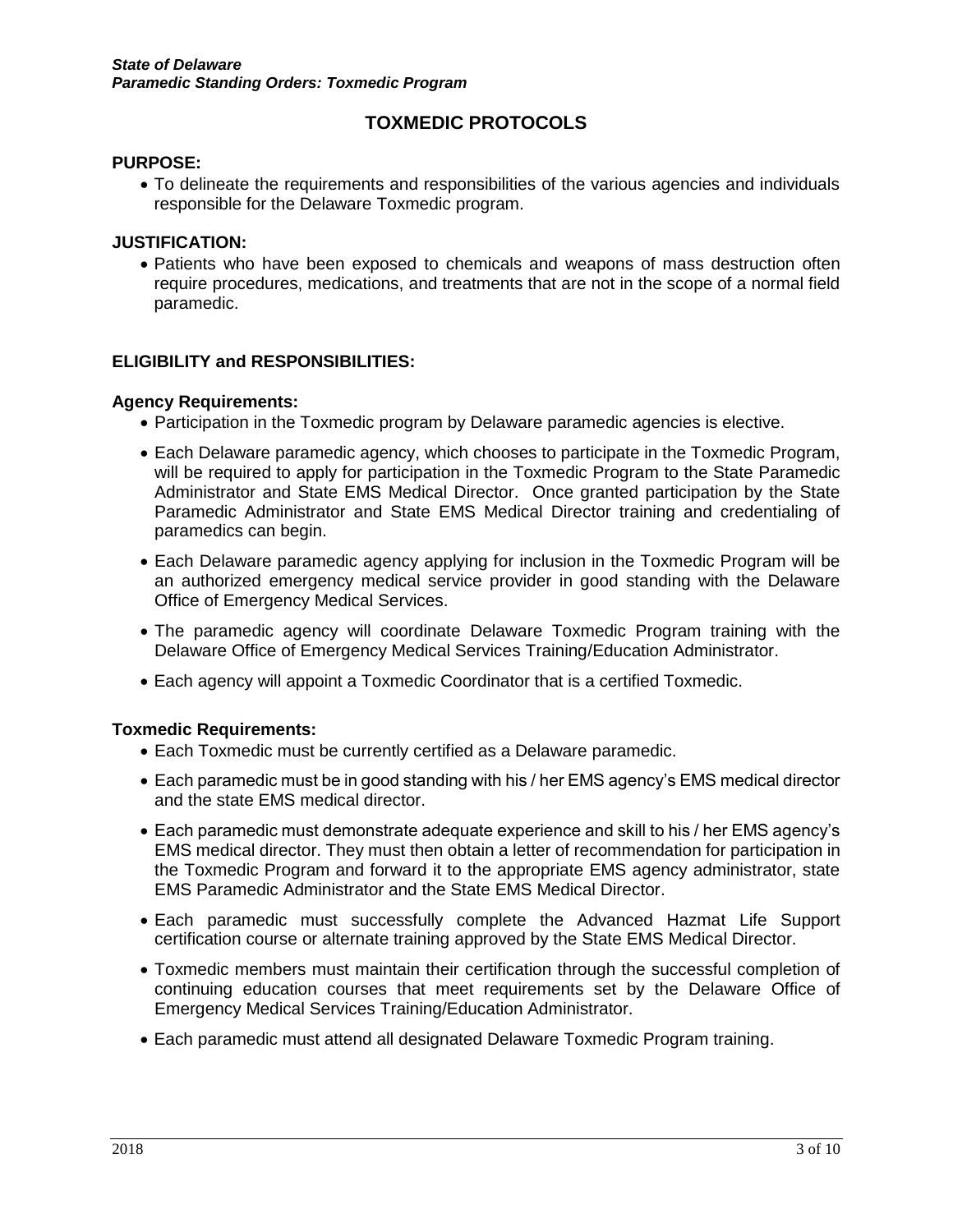#### **QUALITY IMPROVEMENT:**

- The EMS agency's quality improvement officer or Toxmedic coordinator will be responsible for maintaining all appropriate documentation for the EMS agency's Toxmedic Program.
- The EMS agency's quality improvement officer or Toxmedic coordinator will be responsible for development and maintenance of a Toxmedic personnel and activity database.
- Annual review of Toxmedic clinical procedures will be performed by the agency Quality Improvement manager or Toxmedic coordinator, the agency EMS medical director to evaluate and improve procedures. An annual report will be forwarded to the Paramedic Administrator and the State EMS Medical Director.
- The EMS agency's quality improvement officer or Toxmedic coordinator along with the EMS medical director will be responsible for making recommendations to the State Paramedic Administrator and State EMS Medical Director for modifications to training programs, standing orders, etc.
- The paramedic agency's EMS medical director shall review all situations involving utilization of skills normally approved by verbal medical control orders.
- All patients evaluated and treated by Toxmedics require the completion of a patient care report. In the event of multiple casualties, the Toxmedic shall provide an operational overview of the medical situation.

## **GENERAL GUIDELINES:**

- These protocols shall be in effect whenever the Toxmedic is involved with the treatment of patients contaminated with hazardous materials.
- The Statewide Toxmedic Protocols shall only apply to paramedics that have been designated by their agency's EMS medical director and / or state EMS medical director and who have completed all appropriate training, which are operating within a Delaware Office of Emergency Medical Services recognized Toxmedic Program.
- The expanded procedures included in this special protocol are only authorized for use by Delaware Certified Paramedics who are designated members of the Delaware Toxmedic Program by the State Paramedic Administrator and the State EMS Medical Director.

# **EQUIPMENT:**

- Toxmedics may carry combinations of approved equipment in special packs as predetermined and authorized by the agency EMS medical director, that are designed for deployment in "Warm" zones.
- Below is a list of equipment that may be carried beyond the current approved State of Delaware, Statewide Treatment Protocols and Paramedic Standing Orders
	- **Tourniquet for control of severe hemorrhage**

# **PROCEDURES and PROTOCOLS:**

• In addition to the standard skills and procedures defined by the Paramedic Scope of Practice, Toxmedics are authorized to perform the following: Other procedures as approved by the Delaware EMS system medical direction through routine review and evaluation of this protocol (specifically in regards to knowledge of specific nuclear, biological or chemical terrorism threats).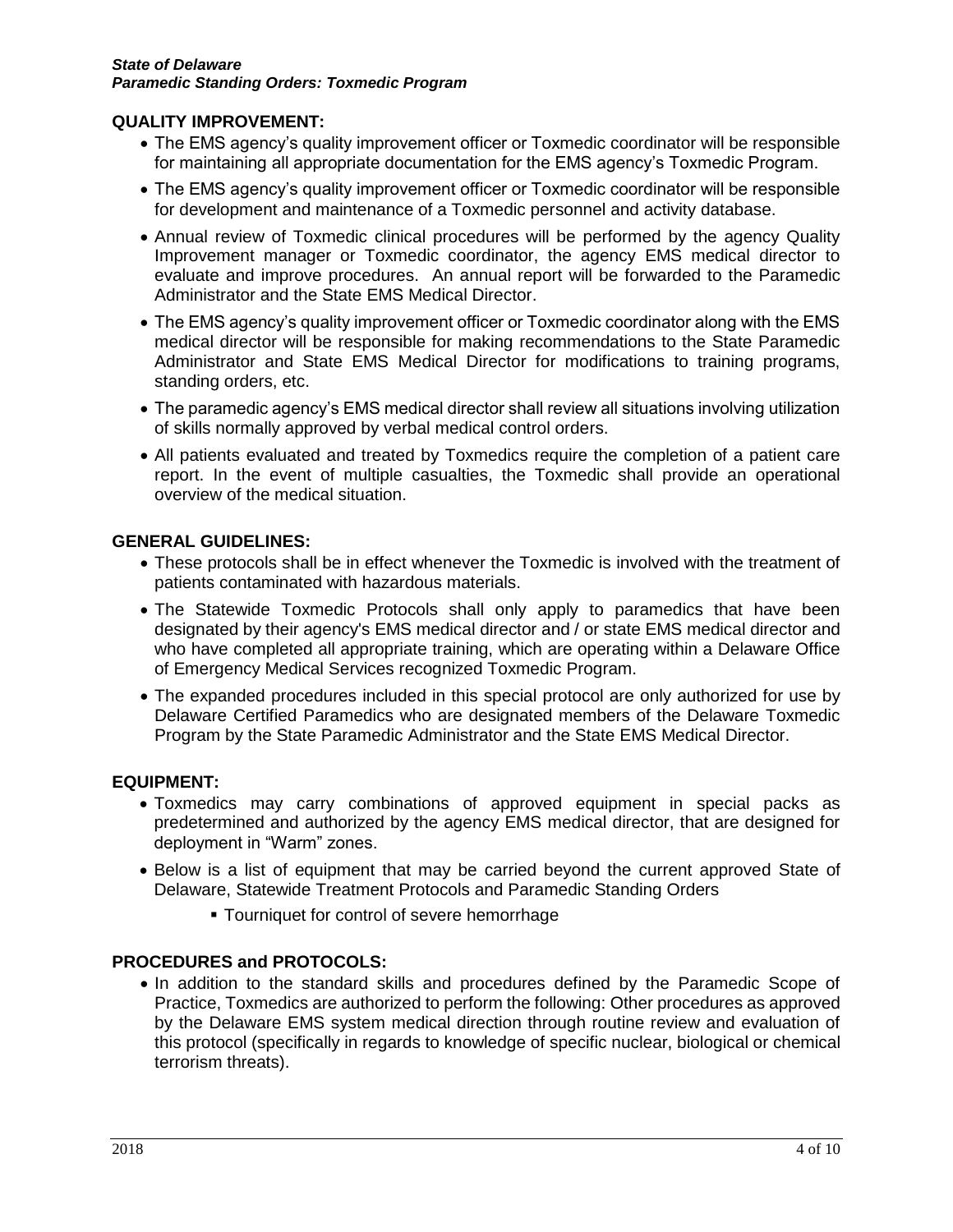# **TOXIDROMES**

**IRRITANT GAS TOXIDROMES**: irritation, inflammation, edema, and even chemical burns of exposed mucous membranes, the airways, and even the lungs. Irritant gases include ammonia, chlorine, phosgene, etc.

**ASPHYXIANT TOXIDROME:** inadequate oxygen supply to the lungs, decreased oxygen transportation in the blood, and/or decreased ability of other tissues to use oxygen. The asphyxiant toxidrome is characterized by signs and symptoms in the cardiopulmonary and neurologic systems such as dyspnea, shortness of breath, chest pain, palpitations, dysrhythmias, syncope, seizures, coma, and even death. Can be caused by simple asphyxiants such as carbon dioxide or nitrogen; or caused by systemic asphyxiants such as carbon monoxide, cyanides, sulfides, or azides.

**CHOLINERGIC TOXIDROME:** characterized by **DUMBELS**: Diarrhea, Urination, Miosis, Bradycardia/Bronchorrhea/Bronchospasm, Emesis, Lacrimation, Salivation/Secretion/Sweating, and/or **MTWHF**: Miosis, Tachycardia, Weakness, Hypertension, and Fasciculations. Cholinesterase inhibitors, such as the organophosphates and the carbamates, cause the cholinergic toxidrome by producing excess acetylcholine.

**CORROSIVE TOXIDROME**: characterized by irritant and corrosive local toxic effects, resulting in chemical burns of the skin and mucous membranes that came in to contact with the corrosive. Examples of corrosives include acids, bases, oxidizers, and white phosphorus.

**HYDROCARBON and HALOGENATED HYDROCARBON TOXIDROME**: characterized by sleepiness, even to the point of narcosis, and cardiac irritability with PVCs, VT, VF. Examples of hydrocarbons include propane, gasoline, toluene, etc. Examples of halogenated hydrocarbons include chloroform and trichloroethylene (TCE).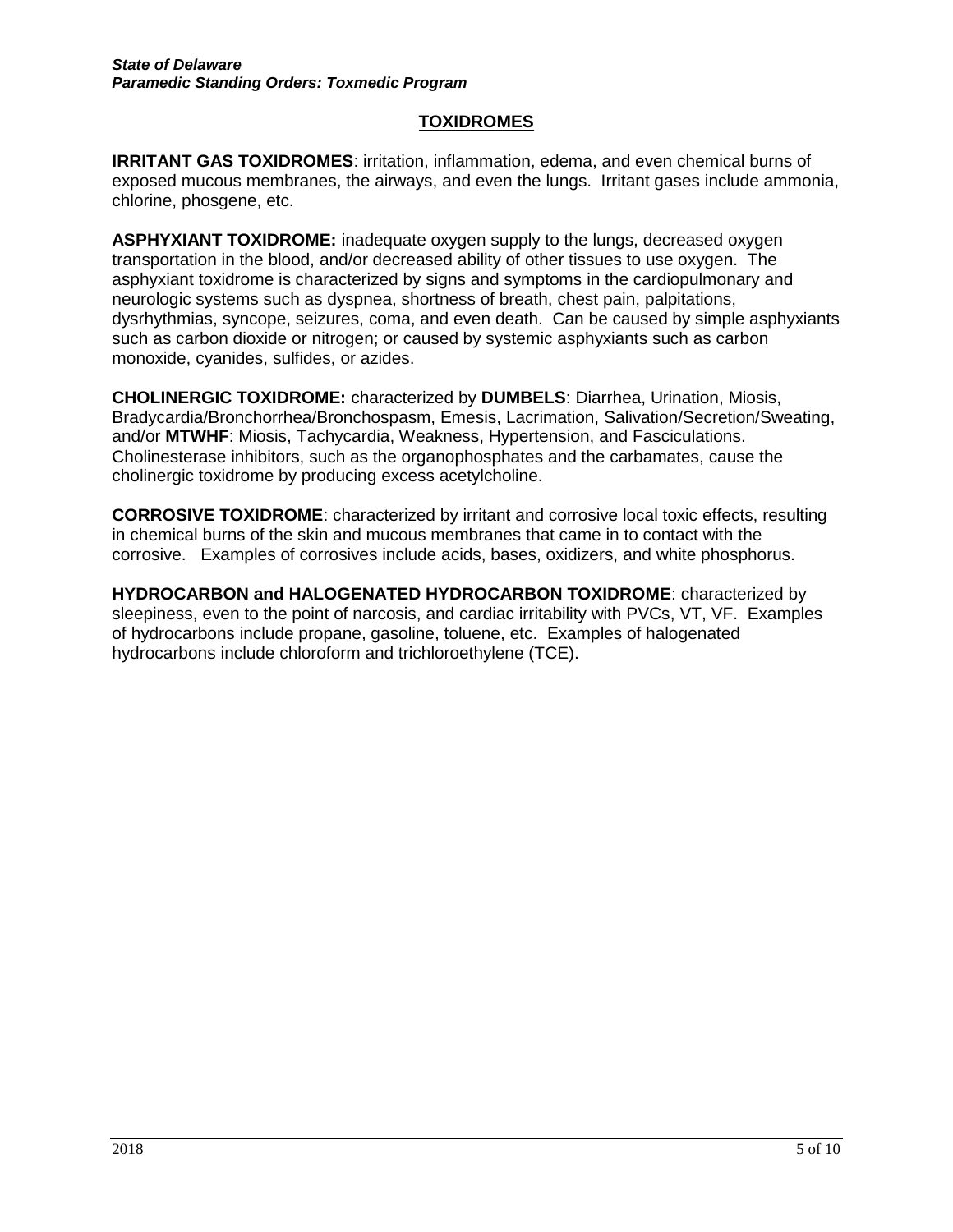## **GENERAL PATIENT CARE -HAZMAT**

**INDICATIONS:** Any patient requiring pre-hospital decontamination and medical treatment. The General Patient Care - Hazmat protocol will be followed in conjunction with all other applicable Delaware State protocols.

- Perform scene survey
- Observe universal precautions
- Consider required level of personal protection based on Hazmat Research and documented decontamination results.
- Assure rapid initiation of decontamination procedures.
- Decontamination solutions will be determined on research
- Consider the need for additional resources
- Determine responsiveness using AVPU
- Evaluate Airway, Breathing, Circulation, and Disability, Exposing the patient as needed
- Monitor airway constantly for signs of developing ARDS. Secure a patent airway appropriately
- Manage cervical spine appropriately
- Treat life-threatening conditions as necessary and appropriate per specific standing order.
- Assess for findings consistent with toxidromes and pre-existing conditions with potential for exacerbation, accompanying trauma, and/or burns
- Invoke the poisoning treatment paradigm:
	- Alter absorption
	- Antidote administration
	- **Basics**
	- Change catabolism
	- Distribute differently
	- **Enhance elimination**
- Administer oxygen as appropriate
- Assess body systems as appropriate
- Obtain medical history
- Evaluate vital signs (BP, pulses, RR & quality, tactile temp.) Reassess frequently as indicate by patient condition
- Monitor cardiac rhythm, apply 12-lead ECG as appropriate
- Assign treatment priority and make transport decision
- Establish intravenous access as appropriate
- Consider intraosseous access if IV access cannot be established for all patients requiring emergent fluid or antidote therapy. If IO access is obtained, all IV mediations can be administered IO.
- Contact medical control as soon as possible
- Transport patient to the nearest appropriate medical facility via appropriate mode of transportation without undue delay
- Transfer patient care to an appropriately trained health care provider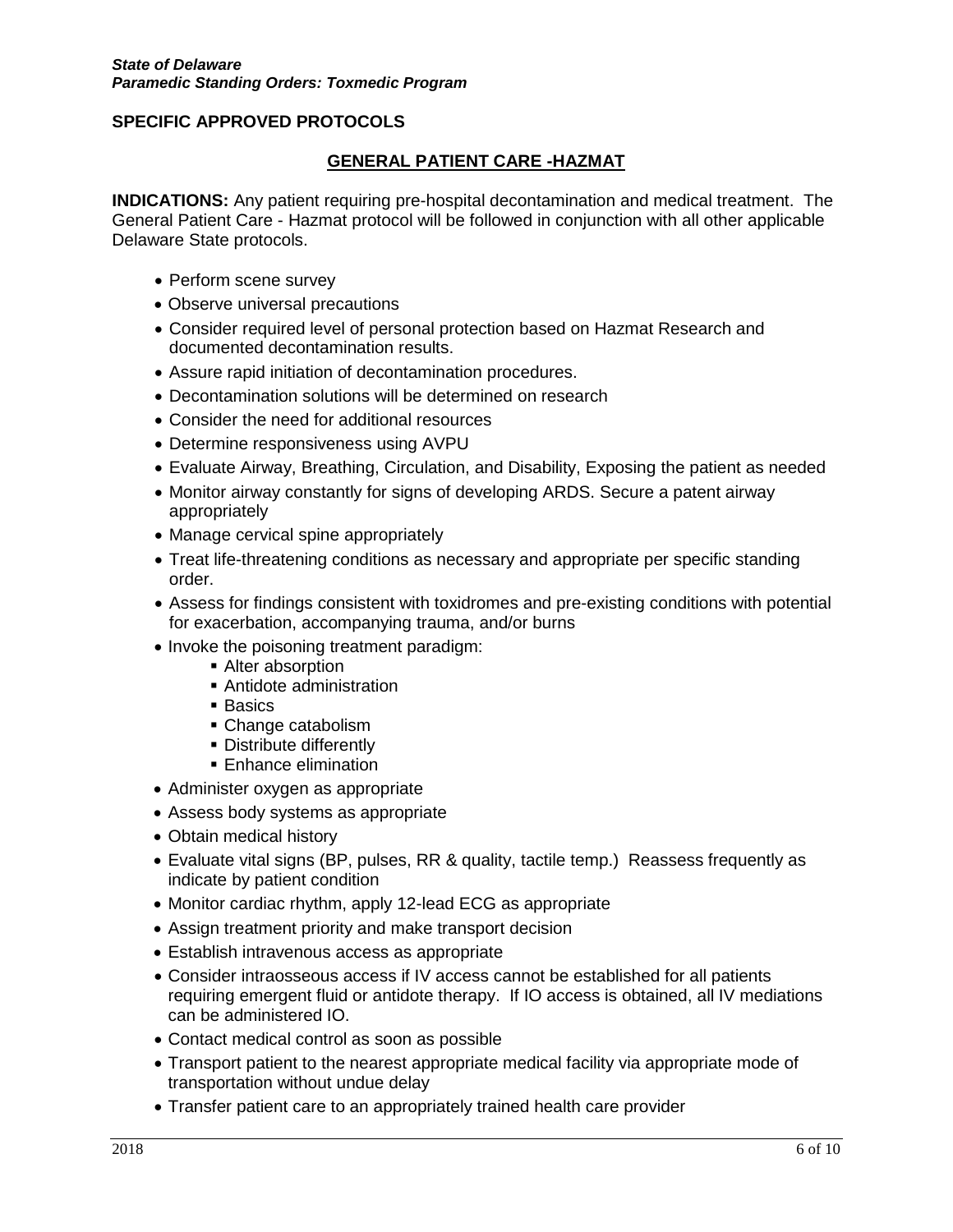#### **CYANIDE EXPOSURE**

**INDICATIONS***:* Documented exposure to cyanide product(s) with signs and symptoms consistent with hypoxia/hypoxemia, including; tachypnea, tachycardia, headache, AMS, ECG indicative of myocardial ischemia/infarct, nausea, vomiting, seizure, and coma.

- Assure proper patient decontamination has been performed prior to patient contact.
- Take precautions against secondary contamination from body fluids and off gassing from GI tract.
- Assure adequate airway, ventilation, and oxygenation. Secure airway early, especially if secretions require suctioning. Consider administration of Etomidate (0.2-0.6 mg/kg IVP) if sedation prior to intubation is indicated or initiate DFI if available.
- Monitor cardiac rhythm and perform 12 ECG as appropriate.
- Establish two large bore IV accesses.
- Establish a complete set of vital signs. Repeat VS assessment q. 3-5 minutes.
- Assure receiving facility has proper notifications as soon as possible.
- Treat cardiac changes and seizures per paramedic standing orders.

#### *MEDICATIONS (Cyanide Antidote Kit):*

- Prior to IV access initiate Amyl Nitrite inhalation. Allow inhalation from ampule for 30 seconds of each minute. Ampules should be changed every 3 minutes. Deliver via assisted ventilations if necessary.
- As soon as IV access is accomplished administer Sodium Nitrite (1 amp IV over no less than 5 minutes). Sodium Nitrite may be diluted in 50-100 ml NSS and titrated to avoid hypotension.
- Administer Sodium Thiosulfate (1 amp IV over 10-20 minutes). Sodium thiosulfate may be diluted in 50-100 ml NSS and titrated to avoid hypotension

#### *MEDICATIONS (Hydroxocobalamin - Cyanokit®):*

- Prior to administering hydroxocobalamin:
	- **Determine blood glucose level**
	- **Draw venous blood sample if possible**
	- Calculate burn percent body surface area involved
- Administer 5 grams (2 vials) hydroxocobalamin IV infusion over at least 15 minutes.
	- Hydroxocobalamin is available in a 250 ml glass vial containing 2.5 g of lyophilized hydroxocobalamin.
	- Reconstitute with 100 ml of normal saline.
	- Following addition of diluent, each vial should be repeatedly inverted for 30 seconds to thoroughly mix the solution – do not shake.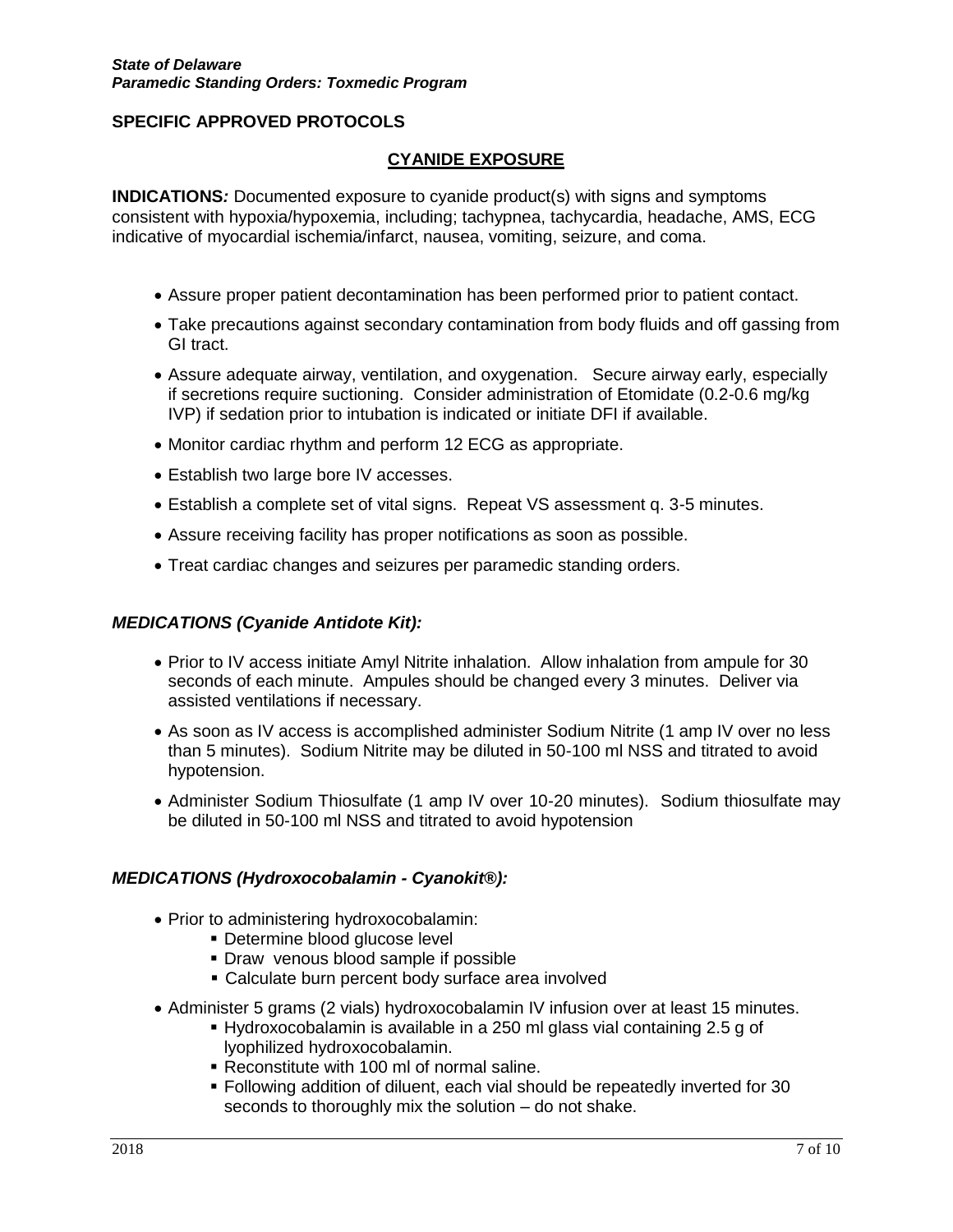#### *State of Delaware Paramedic Standing Orders: Toxmedic Program*

- Visually inspect the solution prior to administration. If the solution is not dark red or if particulate matter is seen, do not administer the solution.)
- Monitor the patient's blood pressure closely for hypertensive effects.
- A second dose, 5 grams of hydroxocobalamin may be administered when the exposure is severe or the patient's clinical response to the first dose is inadequate.
	- The solution is prepared as noted above.
	- The rate of administration may range from 15 minutes (for patients in extremis) to 2 hours.

*Note: Hydroxocobalamin may also be considered for use in smoke inhalation patients who remain unresponsive following adequate oxygenation. Rule out other common causes of altered mental status (i.e. hypoglycemia, narcotic overdose) prior to administration of hydroxocobalamin.*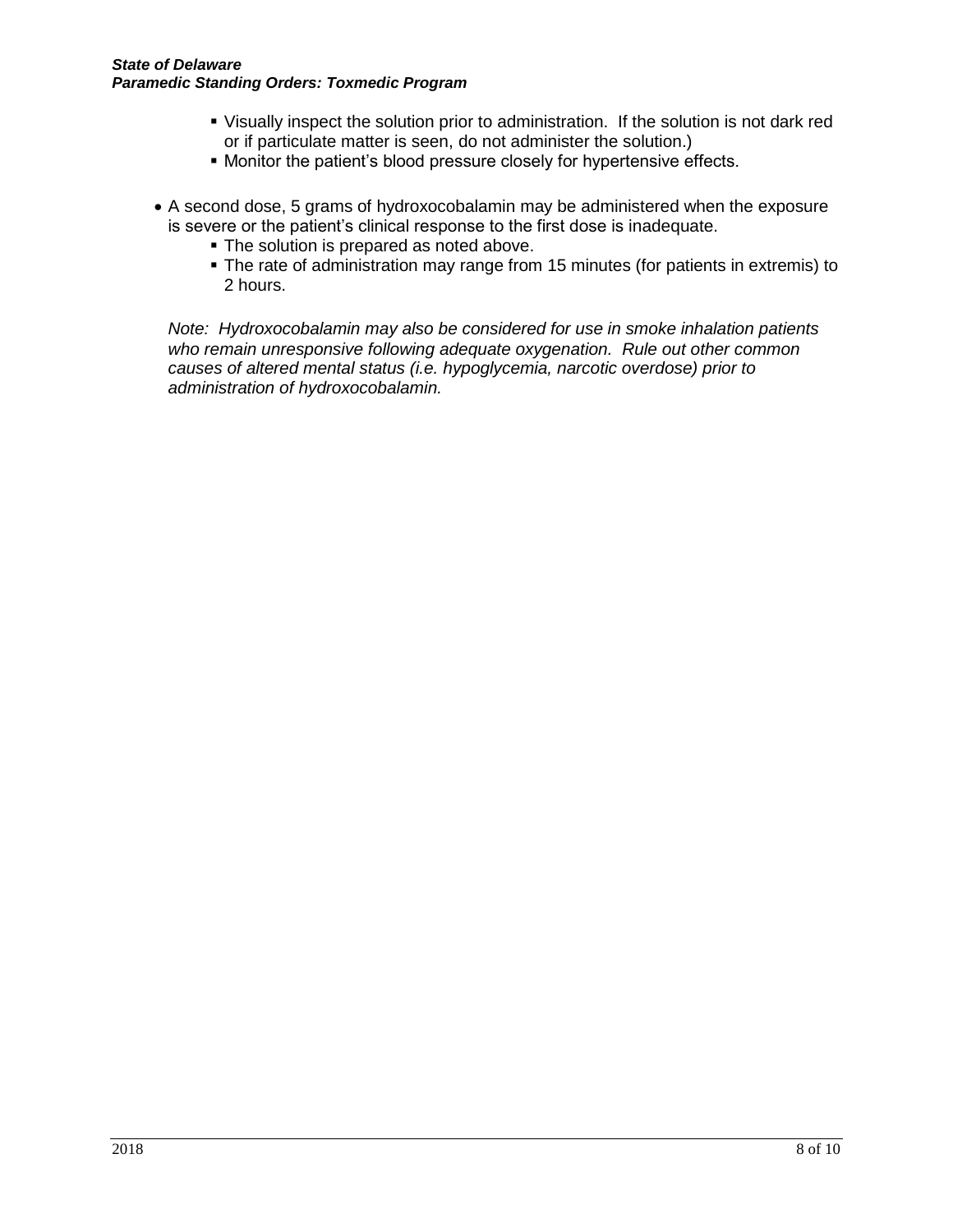#### **CHOLINESTERASE INHIBITOR EXPOSURE**

*INDICATIONS:* Documented exposure to Cholinesterase Inhibitor with signs and symptoms of the Cholinergic Toxidrome.

- Assure proper patient decontamination has been performed prior to patient contact.
- Take precautions against secondary contamination from body fluids and off gassing from GI tract.
- Assure adequate airway, ventilation, and oxygenation. Secure airway early, especially if secretions require suctioning. Consider administration of Etomidate (0.2-0.6 mg/kg IVP) if sedation prior to intubation is indicated or initiate DFI if available.
- Monitor cardiac rhythm and perform 12 ECG as appropriate.
- Establish two large bore IV accesses.
- Establish a complete set of vital signs. Repeat VS assessment q. 3-5 minutes.
- Assure receiving facility has proper notifications as soon as possible.
- Treat cardiac changes per paramedic standing orders.

#### *MEDICATIONS:*

 Administer Atropine 2mg IV every 5 minutes until bronchorrhea, bronchospasm, and bradycardia resolve. Atropine may be given IM via autoinjector if situation prevents IV access attempts.

#### **OR**

Administer 1 DuoDote autoinjector for mild symptoms and 3 autoinjectors for severe symptoms.

 If the patient is exhibiting seizure activity, administer 10 mg Valium IM via autoinjector (preferred if available) or per paramedic standing orders.